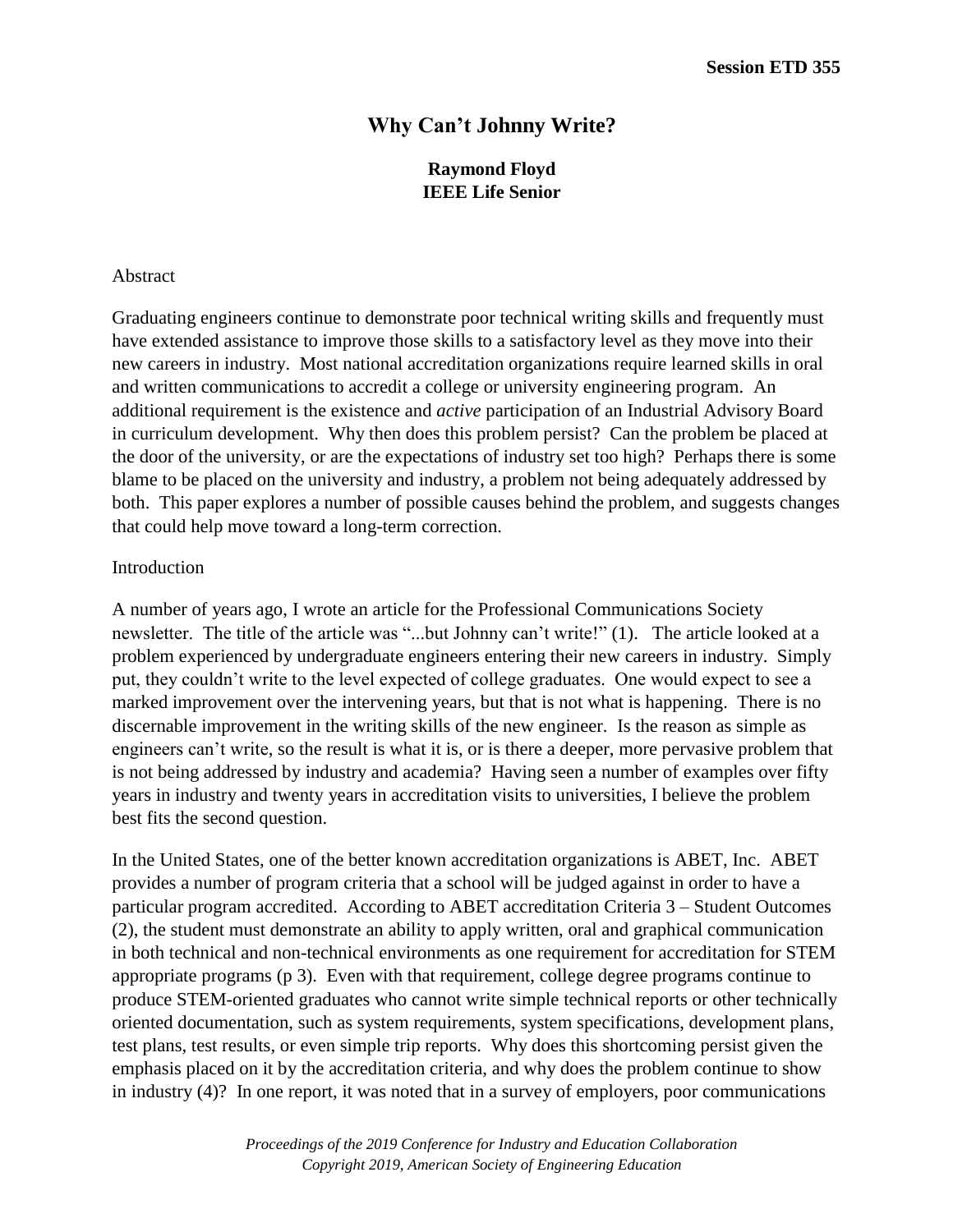represented 44% of the problems impacting an individual's career enhancement, far in excess of the lack of technical skills at a value of 22% (5).

# Discussion

To begin with, it is understood that degree programs cannot possibly teach the student all the nuances or report templates used in an industry or company. In most courses, the level of detail is at a cursory level, generally oriented to sentence structure, grammar, or resume' writing. Seldom do students encounter more specific structures or the language of any particular industry segment. A typical course description for a course titled "Technical Writing" may state the course content as:

"...designed to familiarize students with job-related writing, emphasizing the roles of audience and environment play in successful communication. Includes correspondence, document design, and report writing."

The course will most often be taught within the English Department or Business Department, not by the Engineering Department. This is not intended to disparage the efforts by those teaching the writing courses; rather it points to the simple insight that most would not be qualified to judge the technical content of a report. While the professor can identify grammatical and syntactical correctness as well as appropriate structure, the technical content may be wrong. In addition, it is more often true that there is little interaction between the English and Engineering Departments, specifically on the question of the technical writing content of the course.

There are a limited number of hours available for schools to complete their degree programs. For ABET accreditation, a typical STEM program will have no fewer than 1/3 nor more than 2/3 of the hours related to technical course content, with the remaining hours dedicated to general education content such as mathematics, social science courses, and other optional course material for a total of 129 to 132 hours of course work. Considering the rising costs of each program, simply adding hours to accommodate additional emphasis on technical writing is not a workable solution. Given this problem, are there solutions? In simple terms, yes there are, but are the schools, professors, and students willing to undertake them? That is a more difficult question.

From my experience as a program evaluator for program accreditation for the past twenty plus years, one of the most frequent items noted is in the use of multiple choice or fill-in-the-blank reports being used in technical laboratory courses. While it reduces the time required to grade a paper, it also robs the student of an opportunity to practice technical writing.

- What was the purpose of the lab?
- What equipment was needed to complete the lab?
- What were the results of the experiment?
- Did the experiment produce the desired result?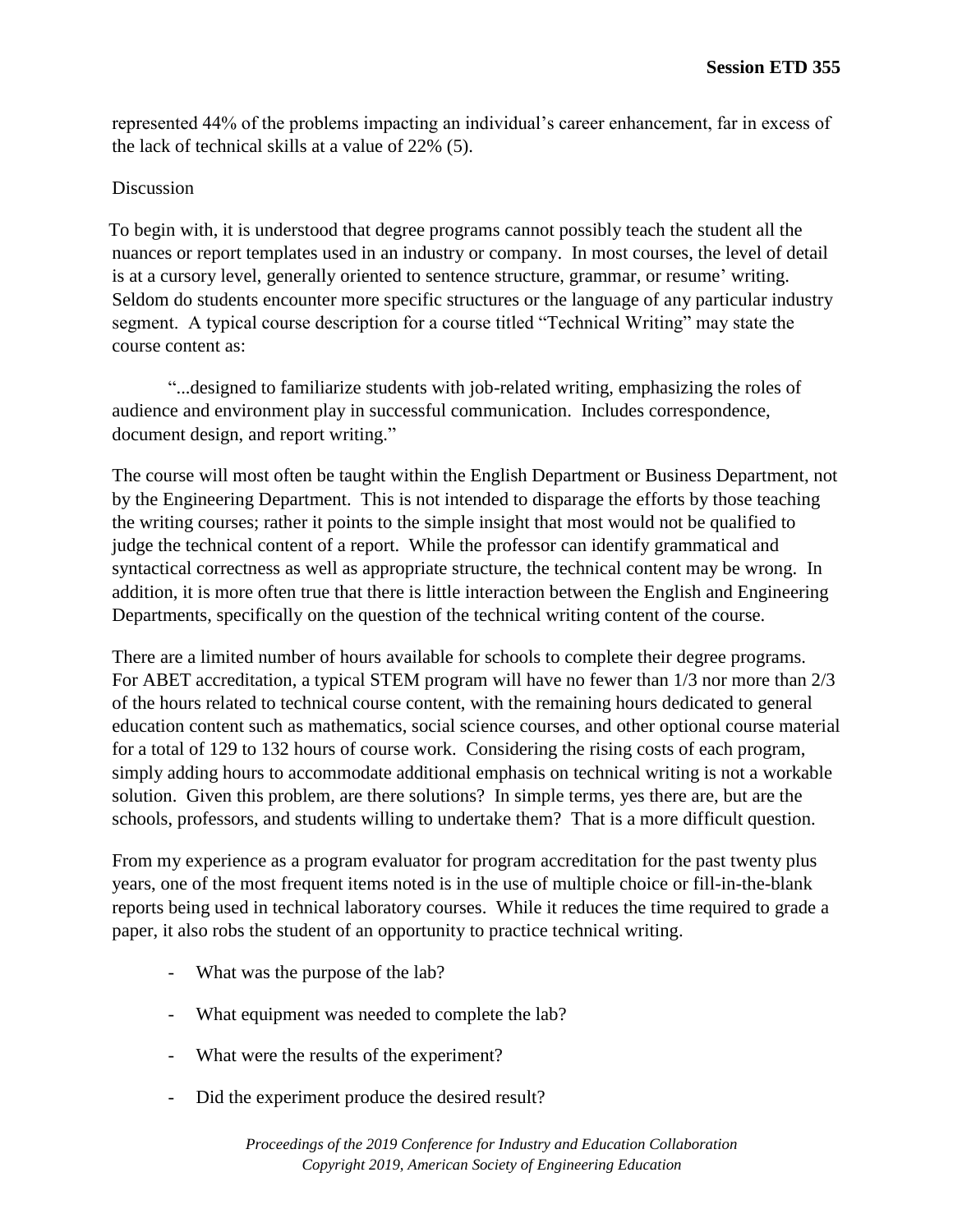- If not, why not?

If the student has to understand and explain any experiment result, then they have been provided an opportunity to write those findings in a manner similar to that expected in industry. Looking at the number of technical courses that have a companion lab, it would appear that there are many opportunities to practice technical writing.

One downside is that it takes more time on the part of the student to write a report, and for the professor (or graduate assistant) to grade it. A second downside, and one that would have to be seriously considered, is that over time, lab reports would become available through those unofficial channels, enabling students to simply copy results. To reduce that possibility, I change the format and/or content of my labs each semester. While there may be some commonality, i.e., equipment, formats, and so forth, the lab is sufficiently different that old lab reports are of limited value. I believe it is important for the student to not only be able to complete the lab assignment, but that they also understand the results and can communicate that understanding in a comprehensive lab report. It is imperative to their career success in industry.

Writing opportunities should not be limited to labs. There are many opportunities in engineering classes to have students complete research papers with the companion opportunity to do technical writing. Again, it puts more burden on the professor; however, it is a burden that needs to be undertaken.

As a teacher in both undergraduate and graduate courses, I have continued to emphasize the need for good technical writing from my students. In some classes, I have lost a number of students, as they couldn't grasp the fact that there was no list of formulas to memorize or facts to learn. The objective of understanding and documenting their understanding seemed simply foreign to their experience – they weren't able to grasp the importance of truly understanding the subject material rather than just getting the answer. In one class, the entire class worked around an automation project (which required a term paper). Each night at the beginning of class, I would start by saying, "Oh, by the way..." which was my way of introducing a change in the project. The change might be a requirements change, a manufacturing resource change, or some other item that would cause the students to have to react and implement a change to the project. As I explained to the students, such perturbations were not unusual in industry, and they could expect to encounter similar events in their future. Over the course of the term, the students began to anticipate the impending change, and it became a point of enjoyment for them to prepare for the next adjustment. Such changes were also reflected in their term papers, as some portions required re-writes due to the revisions in the assignment.

# Solutions

There a number of actions that could help address the problem. First, inter-department communications on content and structure of technical writing would help students understanding of the difference between writing and technical writing. The Engineering Department could provide specific research-like projects that could be undertaken by the pre-engineering students